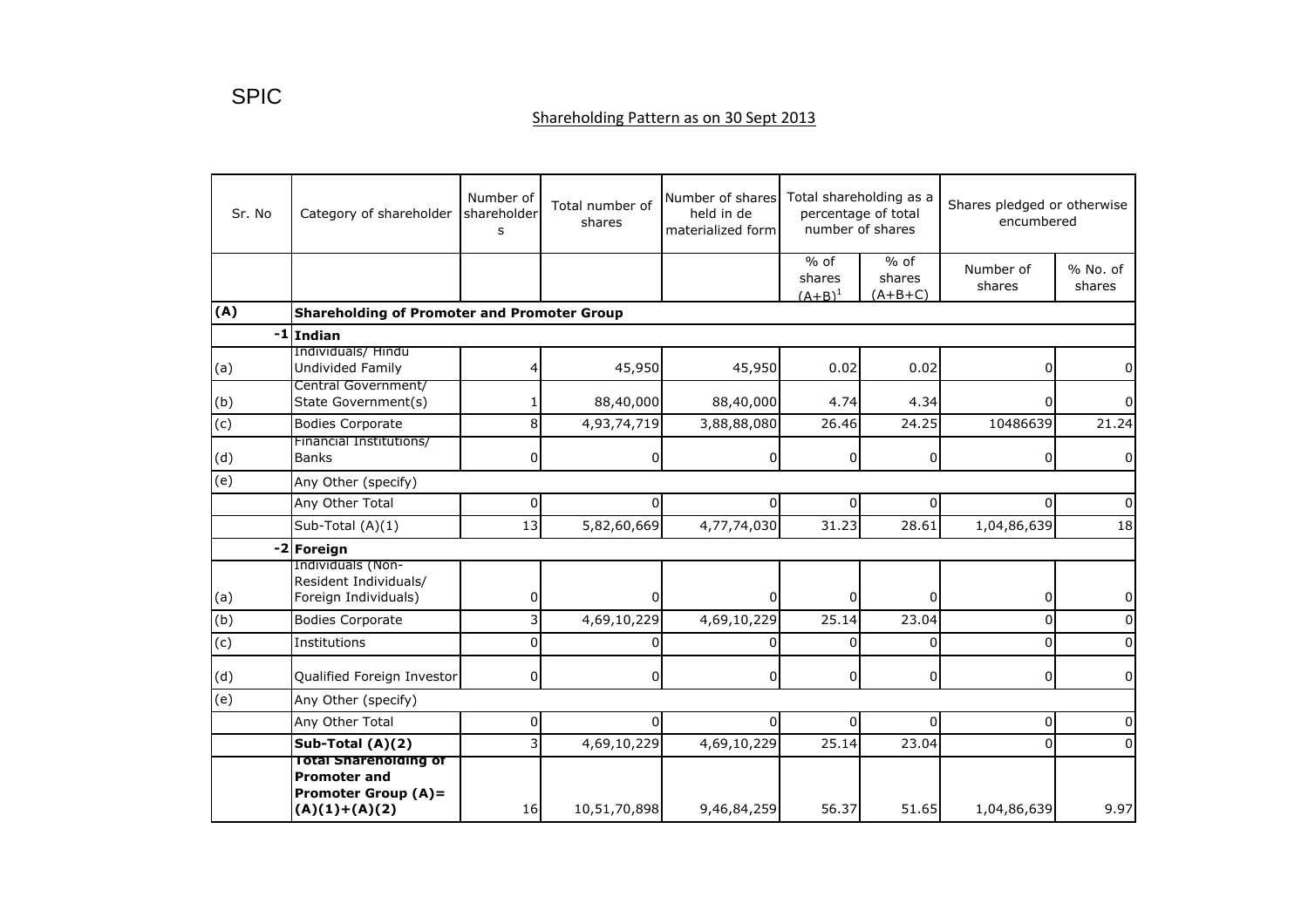| (B)            | Public shareholding <sup>3</sup>                                                       |                |              |                |              |                |                |                |
|----------------|----------------------------------------------------------------------------------------|----------------|--------------|----------------|--------------|----------------|----------------|----------------|
| -1             | Institutions                                                                           |                |              |                |              |                |                |                |
| (a)            | Mutual Funds/ UTI                                                                      | 13             | 1,84,124     | 1,71,774       | 0.1          | 0.09           | $\Omega$       |                |
| (b)            | Financial Institutions/<br><b>Banks</b>                                                | 21             | 55,50,578    | 55,06,475      | 2.98         | 2.73           | 0              | 0              |
| (c)            | Central Government/<br>State Government(s)                                             | 0              | 0            | 0              | 0            | $\mathbf 0$    | 0              | 0              |
| $\overline{d}$ | Venture Capital Funds                                                                  | 0              | $\Omega$     | $\Omega$       | $\Omega$     | $\Omega$       | $\Omega$       | $\Omega$       |
| (e)            | <b>Insurance Companies</b>                                                             | 3              | 7,44,447     | 7,44,447       | 0.4          | 0.37           | $\Omega$       | $\Omega$       |
| (f)            | Foreign Institutional<br>Investors                                                     | 5              | 8,19,563     | 8,11,413       | 0.44         | 0.4            | 0              | 0              |
| (g)            | Foreign Venture Capital<br>Investors                                                   | 0              | 0            | $\overline{0}$ | $\Omega$     | $\overline{0}$ | 0              | 0              |
| (h)            | Qualified Foreign Investor                                                             | $\mathbf 0$    | $\Omega$     | $\overline{0}$ | $\mathsf{o}$ | $\overline{0}$ | $\mathbf 0$    | $\overline{0}$ |
| (i)            | Any Other (specify)                                                                    |                |              |                |              |                |                |                |
|                | Any Other Total                                                                        | $\pmb{0}$      | $\Omega$     | $\Omega$       | $\Omega$     | $\overline{0}$ | $\pmb{0}$      | $\Omega$       |
|                | Sub-Total (B)(1)                                                                       | 42             | 72,98,712    | 72,34,109      | 3.91         | 3.58           | 0              | 0              |
| $-2$           | <b>Non-institutions</b>                                                                |                |              |                |              |                |                |                |
| (a)            | <b>Bodies Corporate</b>                                                                | 896            | 1,25,86,929  | 1,23,35,799    | 6.75         | 6.18           | $\overline{0}$ | 0              |
| (b)            | Individuals                                                                            |                |              |                |              |                |                |                |
| (i)            | Individual shareholders<br>holding nominal share<br>capital up to Rs. 1 lakh           | 70,123         | 3,30,73,960  | 3,22,07,637    | 17.73        | 16.24          | $\overline{0}$ | $\mathbf 0$    |
| (i)            | Individual shareholders<br>holding nominal share<br>capital in excess of Rs. 1<br>lakh | 553            | 2,64,94,586  | 2,63,39,586    | 14.2         | 13.01          | 0              | 0              |
| (c)            | Qualified Foreign Investor                                                             | $\Omega$       | <sup>0</sup> | $\overline{0}$ | 0            | $\overline{0}$ | $\overline{0}$ | $\overline{0}$ |
| (d)            | Any Other (specify)                                                                    |                |              |                |              |                |                |                |
|                | (iii) NRIs                                                                             | 401            | 1676795      | 1662149        | 0.9          | 0.82           | <b>NA</b>      | <b>NA</b>      |
|                | (ii) Clearing Members                                                                  | 44             | 60855        | 60855          | 0.03         | 0.03           | <b>NA</b>      | <b>NA</b>      |
|                | (i) Trusts                                                                             | 6              | 171001       | 171001         | 0.09         | 0.08           | <b>NA</b>      | <b>NA</b>      |
|                | (iv) OCBs                                                                              | $\overline{2}$ | 39800        | 39150          | 0.02         | 0.02           | <b>NA</b>      | <b>NA</b>      |
|                | Any Other Total                                                                        | 453            | 19,48,451    | 19,33,155      | 1.04         | 0.96           | $\Omega$       | $\Omega$       |
|                | Sub-Total(B)(2)                                                                        | 72,025         | 7,41,03,926  | 7,28,16,177    | 39.72        | 36.39          | $\mathbf 0$    | 0              |
|                |                                                                                        |                |              |                |              |                |                |                |